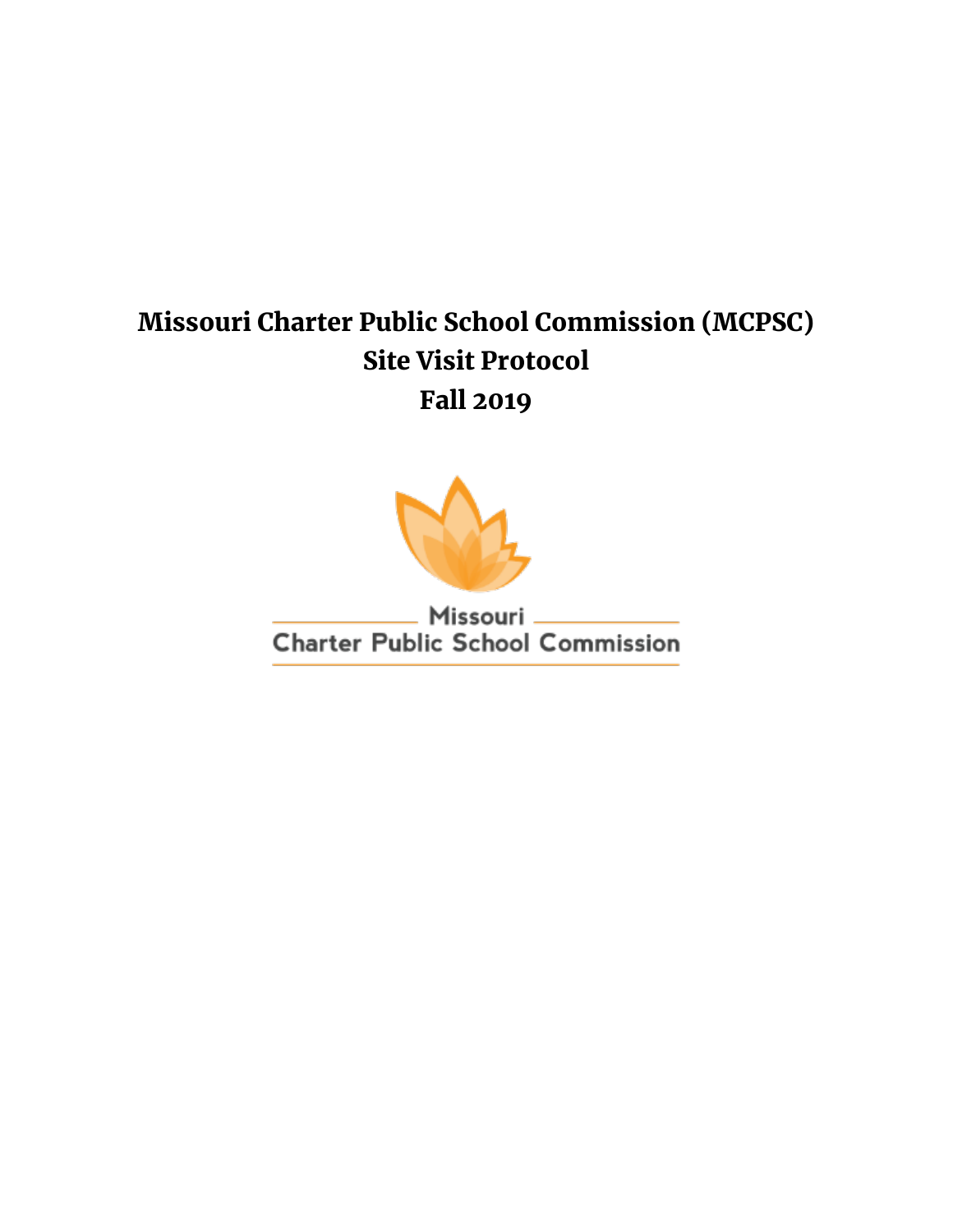## Table of Contents

| Part I:     | Introduction                                | 3  |
|-------------|---------------------------------------------|----|
| Part II:    | Roles and Responsibilities                  | 4  |
| Part III:   | Process                                     | 8  |
| Part IV:    | Performance Criteria and Indicators         | 12 |
| Appendix A: | Checklist for School Site Visit Coordinator | 16 |
| Appendix B: | <b>Compliance Checklist</b>                 | 19 |
| Appendix C: | Interview/Focus Groups Guides               | 23 |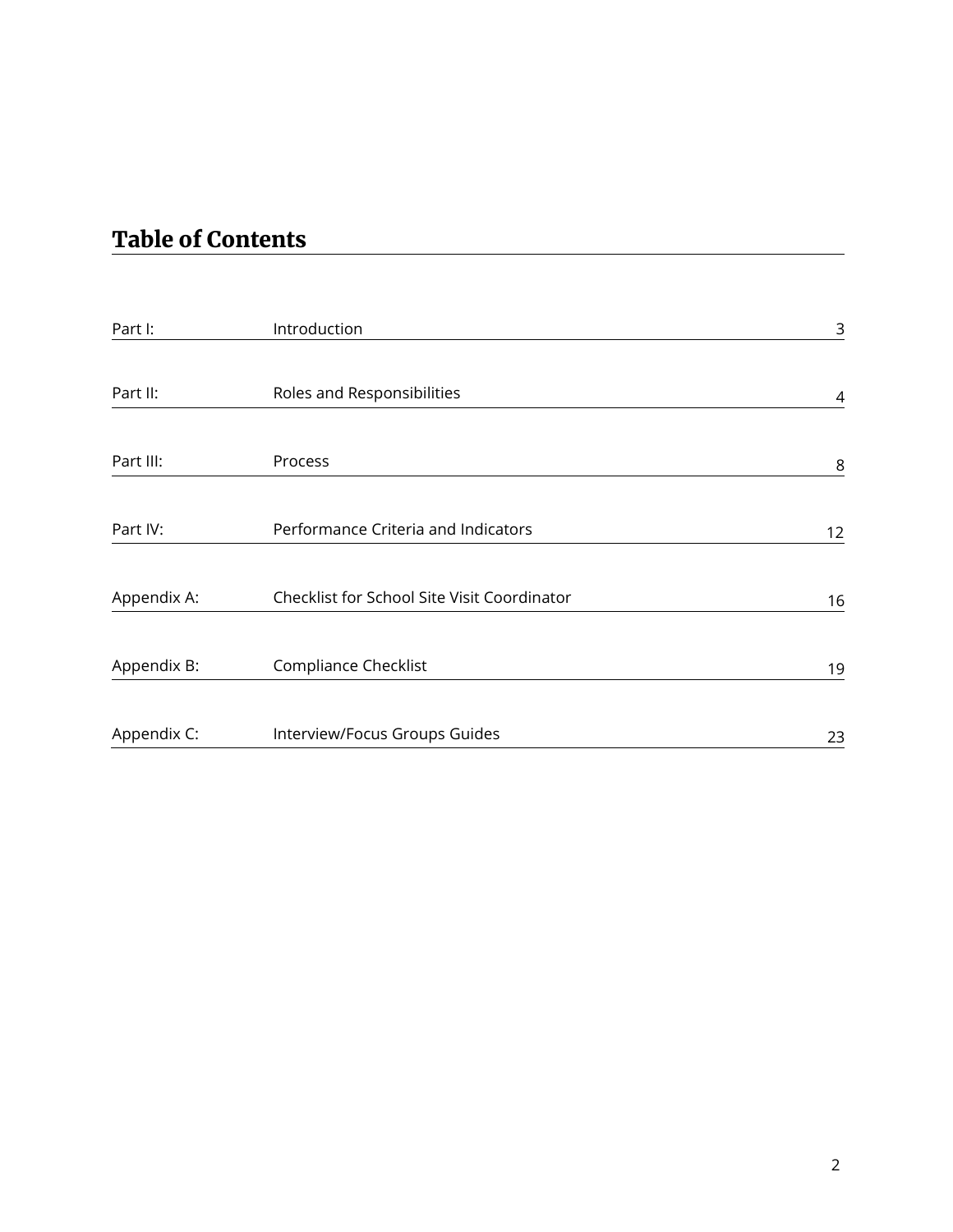## Part I: Introduction

The Missouri Charter Public School Commission (MCPSC) started sponsoring charter schools in 2015. Lawmakers, charter school advocates, and education reformers wanted an independent sponsoring entity with the authority to sponsor high-quality charter schools throughout Missouri. Sponsors enter into a contract with a Missouri nonprofit organization that demonstrates the ability and capacity to operate a quality independent public school. Sponsors hold these schools accountable for the performance of the school and to the conditions of the contract.

This charter school site visit protocol is a guide for school leaders and members of the site visit team organized by the MCPSC. This protocol is based in part on the successful charter school program built by the Massachusetts Department of Elementary and Secondary Education (DOE). MCPSC extends its gratitude to the Massachusetts DOE for the use of its materials. The MCPSC Site Visit Protocol also contains elements of the MCPSC School Quality Review (SQR) developed by SchoolWorks, which is a process that educators can use to understand and explain how well schools are working to educate students. The SQR is based on a transparent, research-based set of standards that serve as the framework to understand the effectiveness of school practices.

This Protocol is designed to be a resource for charter school leaders, external site visitors, MCPSC staff, and contracted vendors who may conduct site visits for MCPSC. It explains site visit processes, roles and responsibilities of all parties, and expected outcomes. The Protocol is meant to provide useful information about site visits so stakeholders and visitors know what to expect and how to prepare. Information from focus groups, as well as document review, provides data that is analyzed to complete a written report.

Site visits and subsequent site visit reports are not intended to provide technical assistance or other advice to the school. The site visit is also not intended to directly assist schools in making decisions about how to improve academic programs or operations.

The purpose of a site visit is to review four performance indicators:

- 1. Faithfulness to the charter
- 2. Students' opportunities to learn
- 3. Instructional leadership
- 4. Organizational viability

Site visits vary in length depending on the size, location, age, and/or specific conditions of a particular school. Site visits take place prior to opening, shortly after opening, in the Winter and Spring of the first through third years and may be conducted at additional times when deemed necessary by MCPSC. An additional and more extensive multi-day SQR visit will occur at the beginning of the fourth year. Data and information collected from site visits, as well as what is collected throughout the years of the charter, will be used by MCPSC to determine if the charter will be renewed, placed on probation, or closed. While site visits will lead to decisions about renewal, it is important to know that accountability decisions may be required prior to renewal processes if evidence points to deficits in the school's performance. These decisions may include the imposition of conditions, probation, or revocation in the most serious circumstances.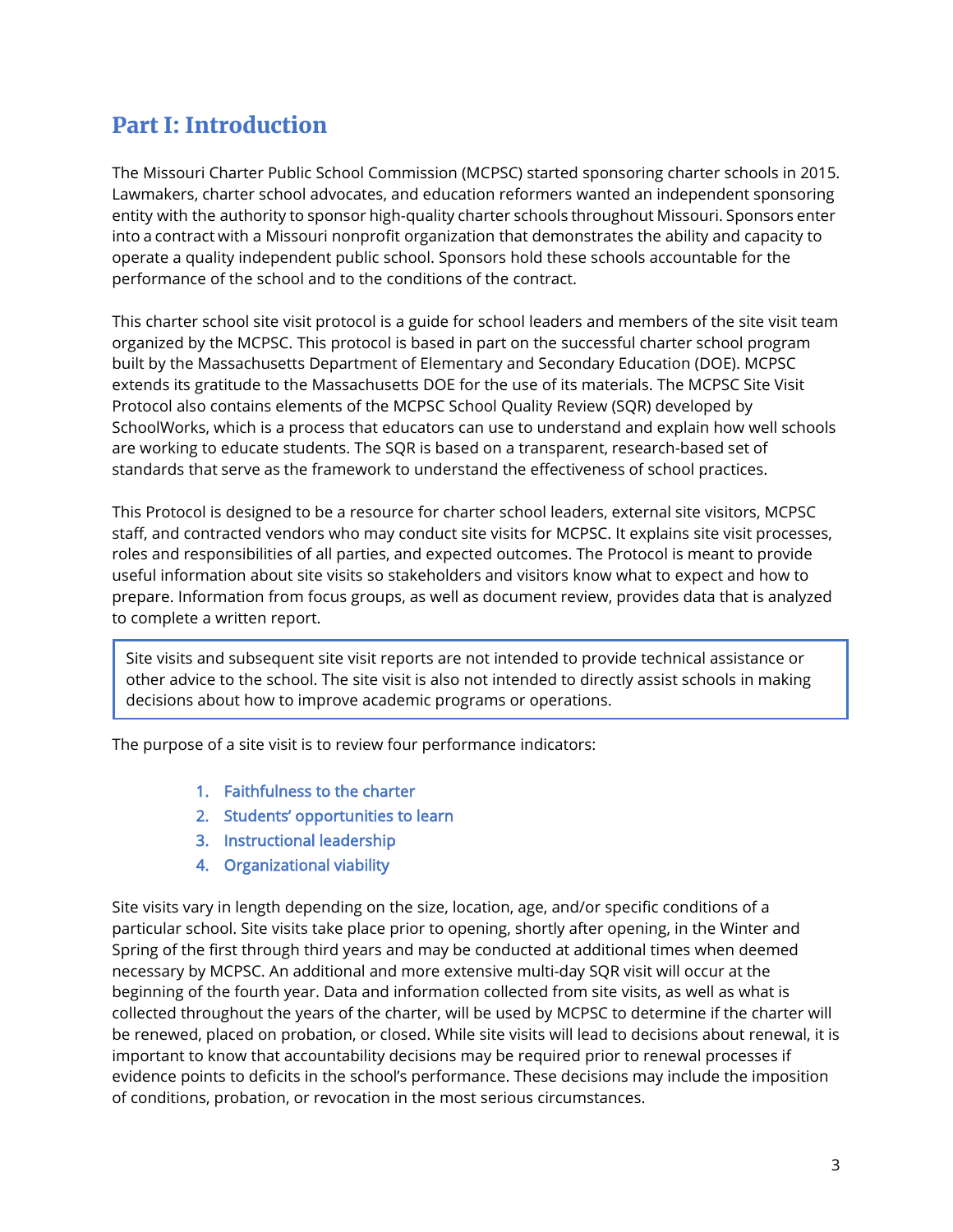## Part II: Roles and Responsibilities

In order to develop an accurate portrait of a school, all participants have key roles in preparing for, and conducting, the site visit. This section explains the roles and responsibilities of the Site Visit Team Leader, team members, and the school. All team members are subject to a Family Registry check and must update it annually.

#### Code of Conduct

The Site Visit Team is guided in its work by a code of conduct. Adherence to the code of conduct improves the quality of the site visit; schools do not provide reliable evidence under unnecessary stress. Adherence to the code of conduct also creates a frank, professional tone in which the Site Visit Team and the school may discuss key strengths and areas for improvement.

#### Code of Conduct for Reviewers<sup>[1](#page-3-0)</sup>

- 1. Carry out work with integrity.
	- a. Treat all those you meet with courtesy and sensitivity. Try to minimize stress.
	- b. Allay anxiety through mutual respect and valuing opinions. Show an interest in what is said.
	- c. Focus attention and questions on topics that will reveal how well students are learning.
	- d. Assure confidentiality.
- 2. Act in the best interests of students and staff.
	- a. Do not put students or staff in a position where they may have conflicting loyalties.
	- b. Emphasize that students come first and are at the center of the review.
	- c. Whenever possible, work to others' convenience.
	- d. Be supportive and enabling. Evidence given under undue stress is unreliable.
	- e. Under no circumstances, criticize the work of a teacher or anyone else involved with the school.
	- f. Teacher interviews and focus groups are confidential. Any information reported to the site visit team will remain anonymous in both oral and written reports.
	- g. Try to understand what teachers are doing and why. Be supportive.
- 3. Be objective; base findings on evidence, not opinion.
	- a. An individual's perception can be evidence, especially if supported by others' observations.
	- b. Findings must be robust, fully supported by evidence, defensible, and must inform key questions.
	- c. Findings must be reliable in that others would make the same finding from the same evidence.
	- d. Be prepared to ask questions to establish whether a view is based on opinion or evidence. This applies, as well, to site visit team members' findings.
	- e. Discussion with staff and site visit team members is part of the process to create a fair and secure evidence base from which corporate findings are made.
	- f. If a given piece of evidence is not affecting students' learning or experience, it is then irrelevant.

<span id="page-3-0"></span><sup>1</sup> Adapted from the Massachusetts Charter School Office Site Visit Protocol and the OFSTED code of conduct.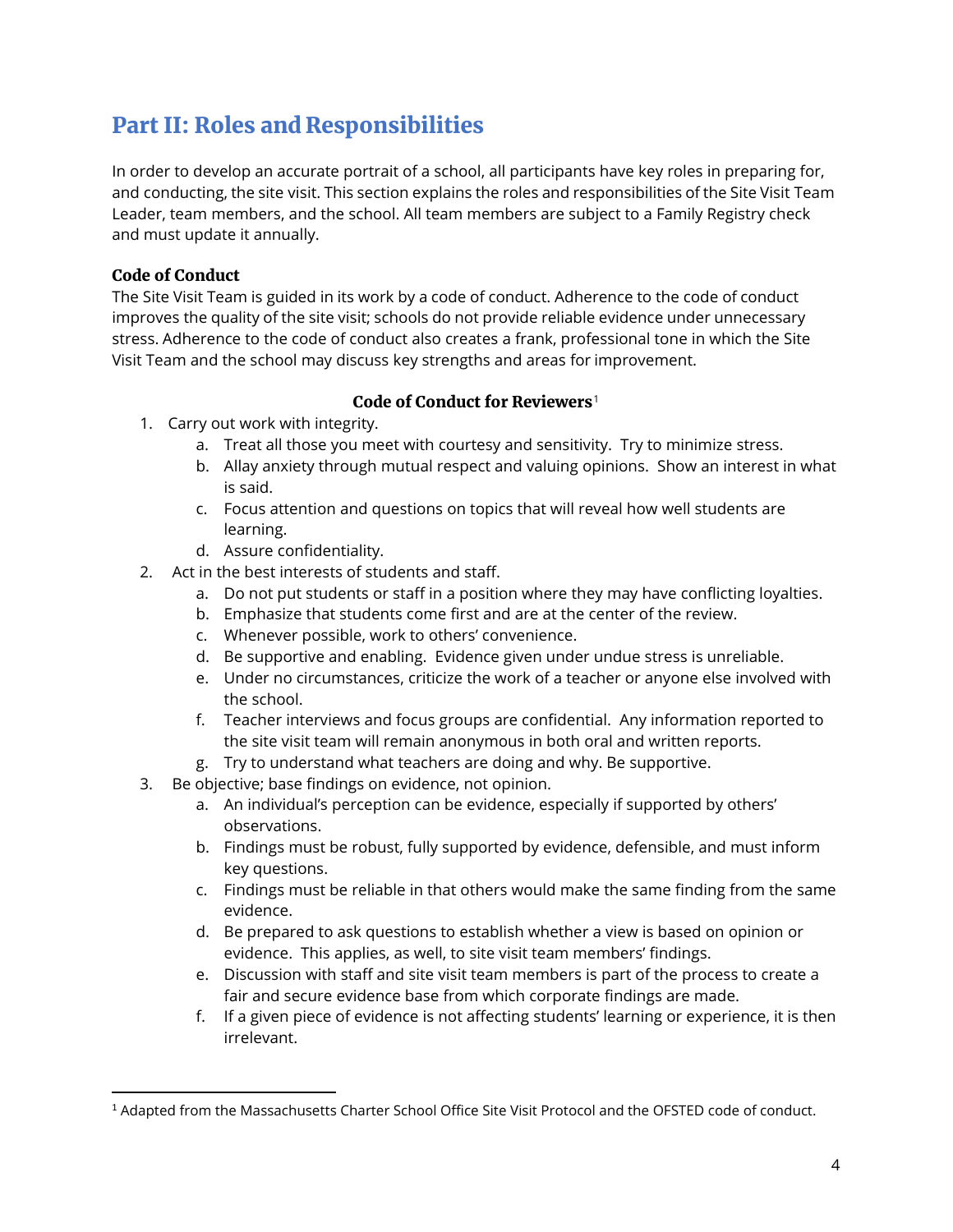### Key Terms

| Site Visit Team Leader           | The team leader for the visit will be the school's liaison from MCPSC.<br>This person is responsible for all communication with the school,<br>including scheduling, requesting pre-visit documents from the<br>school, determining a schedule for the visit (in consultation with the<br>school leader or designee), assembling pre-visit materials for the<br>team, preparing the team for the visit, leading the visit, and writing<br>the resulting site visit report.                                                                                                                                                                          |
|----------------------------------|-----------------------------------------------------------------------------------------------------------------------------------------------------------------------------------------------------------------------------------------------------------------------------------------------------------------------------------------------------------------------------------------------------------------------------------------------------------------------------------------------------------------------------------------------------------------------------------------------------------------------------------------------------|
| Site Visit Team Member           | Site visit team members are responsible for reviewing the<br>preparation materials that are sent to them by MCPSC. Team<br>members participate in a webinar training, read over the provided<br>materials, arrive at the site visit with an understanding of the<br>background of the school, and are prepared to share initial<br>impressions or questions with the team. Team members are<br>required to review and follow the Code of Conduct during the visit.                                                                                                                                                                                  |
| Site Visit Team                  | The Site Visit Team is comprised of the Site Visit Team Leader and<br>Members.                                                                                                                                                                                                                                                                                                                                                                                                                                                                                                                                                                      |
| Site Visit Protocol              | The Site Visit Team utilizes this document - the MCPSC Site Visit<br>Protocol - to guide its work. This Protocol is also designed to be a<br>resource for charter school leaders, external site visitors, MCPSC<br>staff, and contracted vendors who may conduct site visits for MCPSC.<br>It explains site visit processes, roles and responsibilities of all parties,<br>and expected outcomes. The Protocol is meant to provide useful<br>information about site visits so stakeholders and visitors know what<br>to expect and how to prepare.                                                                                                  |
| School Site Visit<br>Coordinator | The school leader will act as or designate someone to be the<br>coordinator and liaison for the visit. The visit coordinator should be<br>knowledgeable of the school's schedule, be able to communicate<br>quickly with various stakeholders and work with colleagues to<br>resolve any scheduling issues. The Commission works with the<br>designated person to ensure that key documents submitted through<br>Epicenter are complete approximately four weeks prior to the visit.<br>Additional site visit preparation includes setting the schedule,<br>organizing the appropriate stakeholders for focus groups and<br>coordinating logistics. |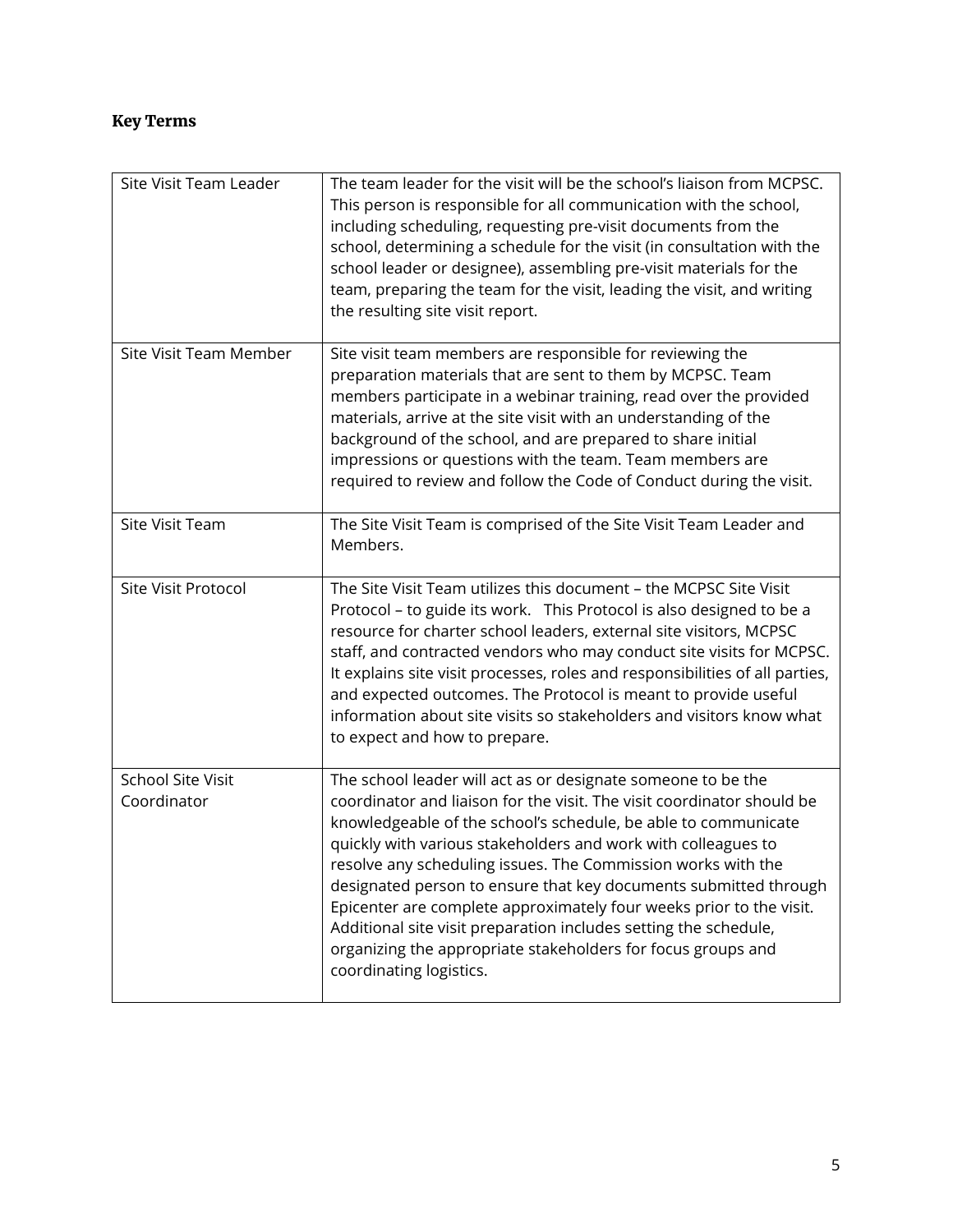#### Site Visit Team Leader

Roles and responsibilities of the team leader include:

- 1. Modeling and enforcing the code of conduct
	- Site Visit Team Leaders should exhibit the highest professional standards and are responsible for ensuring that their team does so, as well.
- 2. Coordination with the school
	- Before the visit, the Site Visit Team Leader contacts the school to ensure that documents are made available in a timely manner.
	- The school is likely to have questions about the process. The team leader should serve as the school's contact person to address these questions.
	- The team leader ensures that the school has secured adequate meeting space for the team.
	- The team leader ensures that lunch will be provided (at the team's expense) each day.
- 3. Coordination of materials and assignment of site visit team members
	- Before the site visit, site visit team members are selected and provided with materials (e.g., Site Visit Protocol, school documents) to review.
	- Once the site visit schedule has been established, the team leader assigns team members to conduct interviews.
- 4. Facilitation and management of logistics for the site visit days
	- Once on site, the Site Visit Team Leader is responsible for facilitating all team meetings.
	- The team leader ensures that all interviews and focus groups are attended and go smoothly and conducts a daily review of the interview schedule with school leadership and the team.
- 5. Communication with the school while on site
	- The Site Visit Team Leader is responsible for maintaining good channels of communication with the school at all times.
	- The team leader takes appropriate actions to follow up on any responses to the team's findings.
- 6. Reporting
	- The Site Visit Team Leader writes and/or oversees the writing of the site visit report, ensuring that the report contains sufficient evidence.

#### Site Visit Team Members

Success of the visit relies heavily on site visit team members':

- 1. Adherence to the code of conduct
	- Teacher interviews and focus groups are confidential. Any information reported to the team will remain anonymous.
- 2. Preparation for the site visit
	- Site Visit Team members review the Site Visit Protocol in its entirety. This is critical because the protocol guides all activities while on site.
	- Team members review documents and formulate questions for the initial team meeting prior to arriving on site.
- 3. Collection of evidence
	- Site Visit Team members complete the site visit schedule according to the protocol and under the direction of the team leader.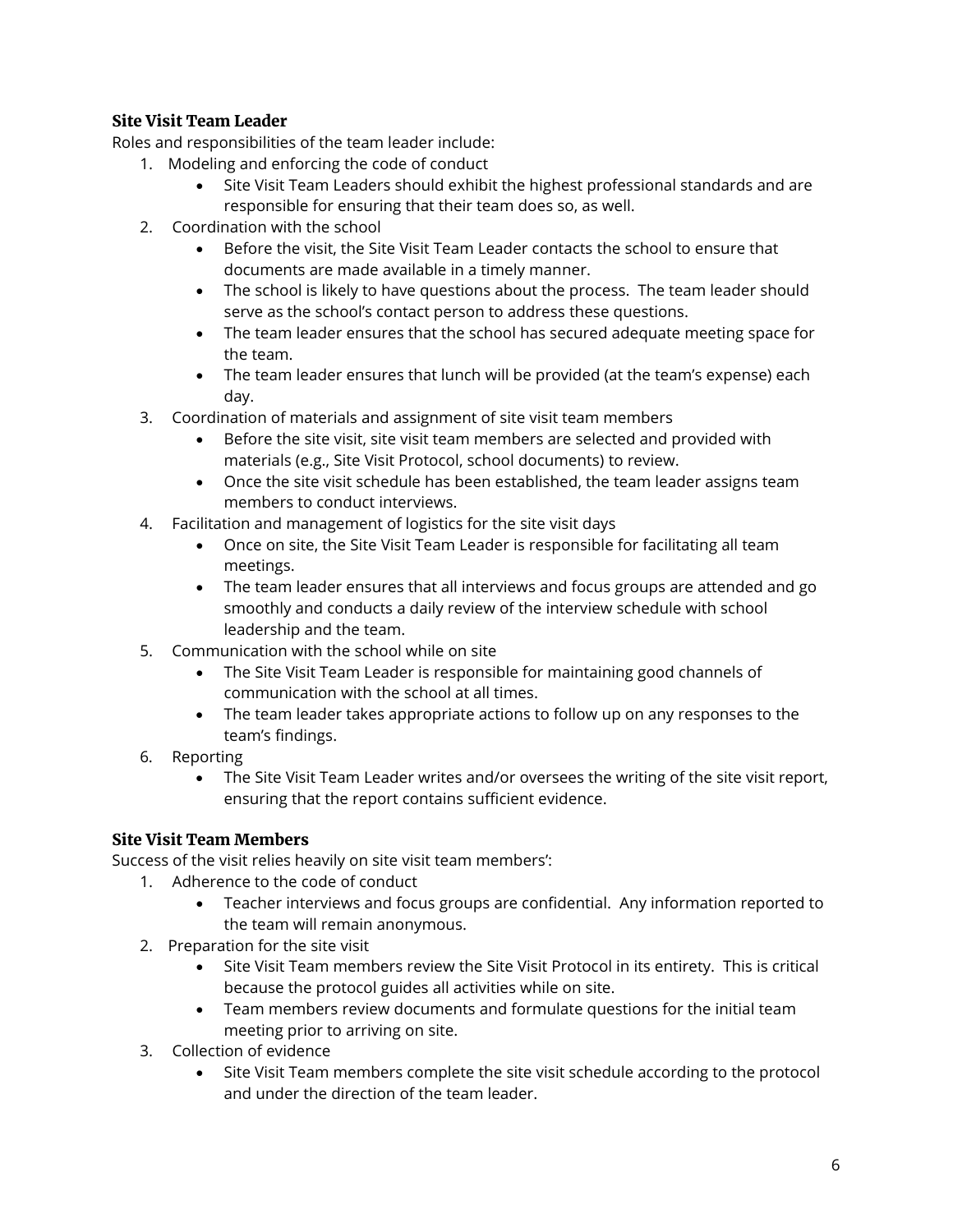- Team members secure their evidence in notes and provide all necessary data to the team leader at each team meeting:
	- o Notes are completed and organized in a timely manner for end-of-day meetings
	- o All notes are uploaded into Epicenter
- 4. Collaborating with others under the Site Visit Team Leader's direction
	- Team members support and take direction from their team leader. They recognize that the team leader has to make executive decisions and trusts in his/her judgment.
	- Team members actively participate in team meetings and support others' efforts to reach unified findings based on evidence.
- 5. Reporting
	- Site Visit Team members provide feedback on the draft of the site visit report in accordance with pre-established timelines, ensuring that the report contains sufficient evidence.

#### School Site Visit Coordinator and School

To be an effective partner in the process, the school:

- 1. Assigns one person to serve as the School Site Visit Coordinator
	- Serves as a liaison with the Site Visit Team Leader and the school community
	- Responsible for building the site visit agenda, in conjunction with the Site Visit Team Leader
- 2. Acts as an essential partner in the site visit process
	- The school makes the purpose and process of the Site Visit Team Leader's visit clear to all faculty and staff.
	- The school welcomes the Site Visit Team and recognizes its efforts on behalf of the school and its students.
	- The school works with the team to ensure that the visit runs smoothly.
	- The school engages faculty and other stakeholders to reflect on the school's performance.
- 3. Designates a meeting room
	- The Site Visit Team will need a meeting space during the day to hold focus groups.
- 4. Communicates with the Site Visit Team
	- School leadership works collaboratively with the team leader prior to the site visit to ensure that documents are provided in a timely manner and that school staff are aware of the visit and its purposes (see Appendix A).
	- School leadership works collaboratively with the team leader during the site visit to provide any additional documents requested and to ensure the completion of surveys, if applicable.
	- School leadership maintains good communication with the team leader throughout the process, honestly expressing concerns and feedback from staff.
- 5. Report feedback and review
	- School leadership responds honestly and frankly to the site visit team's developing findings by stating the school's position and making available additional evidence to support its position, should it differ from other members of the team.
	- School leadership completes a factual review of the draft site visit report and, in accordance with pre-established timelines, provides factual feedback to the team leader.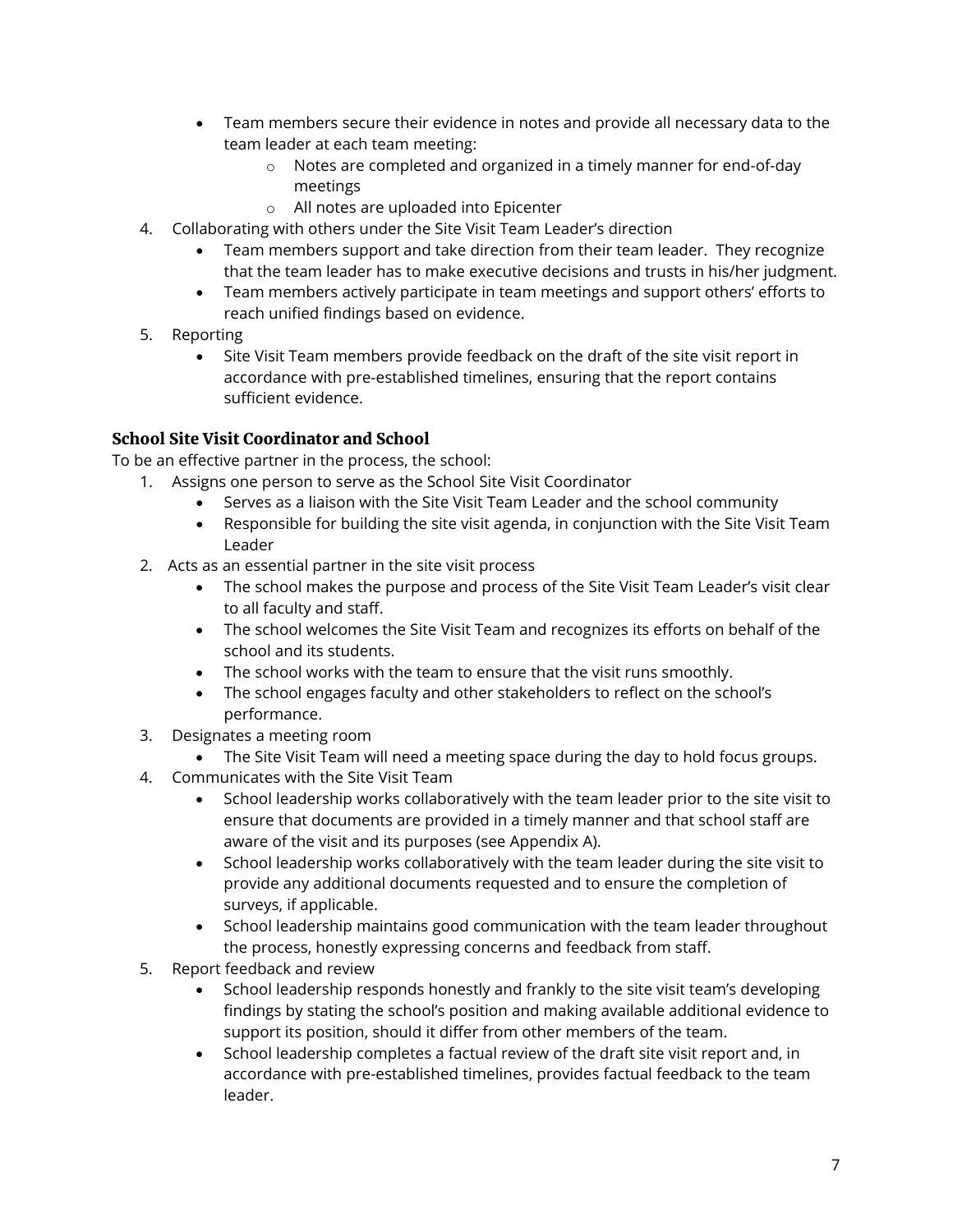## Part III: Process

#### Site Visit Preparation

- 1. The Site Visit Team Leader (as determined by MCPSC) communicates with the school to determine site visit dates and introduces school leadership to the Site Visit Protocol. MCPSC conducts site visits between January and April. Once the school leader confirms the date of the site visit, the school should relay that information to all relevant stakeholders and ensure regular programming will take place. No testing, field trips, or other events outside of the normal academic program should be conducted on the day(s) of the visit. Once the date has been confirmed, MCPSC considers it finalized, barring an emergency.
- 2. The school leader will act as or designate someone to be the coordinator and liaison for the visit. The School Site Visit Coordinator should be knowledgeable of the school's schedule, be able to communicate quickly with various stakeholders and work with colleagues to resolve any scheduling issues. The Site Visit Team Leader works with the School Site Visit Coordinator to begin establishing a specific schedule for the site visit. The Site Visit Team Leader remains available to answer any questions and to work with the school to ensure the documents needed for the site visit are available in a timely manner.
- 3. The Site Visit Team Leader creates a draft schedule of interviews, finalizes the schedule with the school's input and sends a copy of the schedule to the school and members of the team.
- 4. The school ensures that all preparation has been completed prior to the site visit (see Appendix A). MCPSC will work with the School Site Visit Coordinator to ensure that key documents submitted through Epicenter are complete approximately four weeks prior to the visit
- 5. The Site Visit Team Leader sends a copy of the protocol, the schedule, interview questions, and documents for pre-visit analysis to the other team members and MCPSC.

#### On-Site Review and Feedback

Time on site moves from a fixed structure designed to ensure good coverage of the school to a more flexible schedule that allows the team to follow up on emerging trends and findings. Since it is not possible to predict what will emerge from the evidence collected, the team requires some flexibility. However, as a matter of courtesy and in the spirit of developing and maintaining a good working relationship, the team leader works with the school to define as much of the schedule as possible without restricting the team's ability to pursue important evidence.

- 1. The Site Visit Team reviews documents and conducts interviews in accordance with the visit schedule.
- 2. The Site Visit Team Leader keeps the school's leadership informed of the team's progress throughout the visit, providing updates on the team's findings as they develop. This ensures that the school has every opportunity to present evidence to address the team's questions.
- 3. The Site Visit Team will formulate consensus findings that respond to the key questions, criteria, and indicators in the Site Visit Protocol. This is based on evidence provided to the team during interviews and document reviews while on site.
- 4. At the end of the visit, a brief report of the Site Visit Team's findings is presented verbally to school leadership.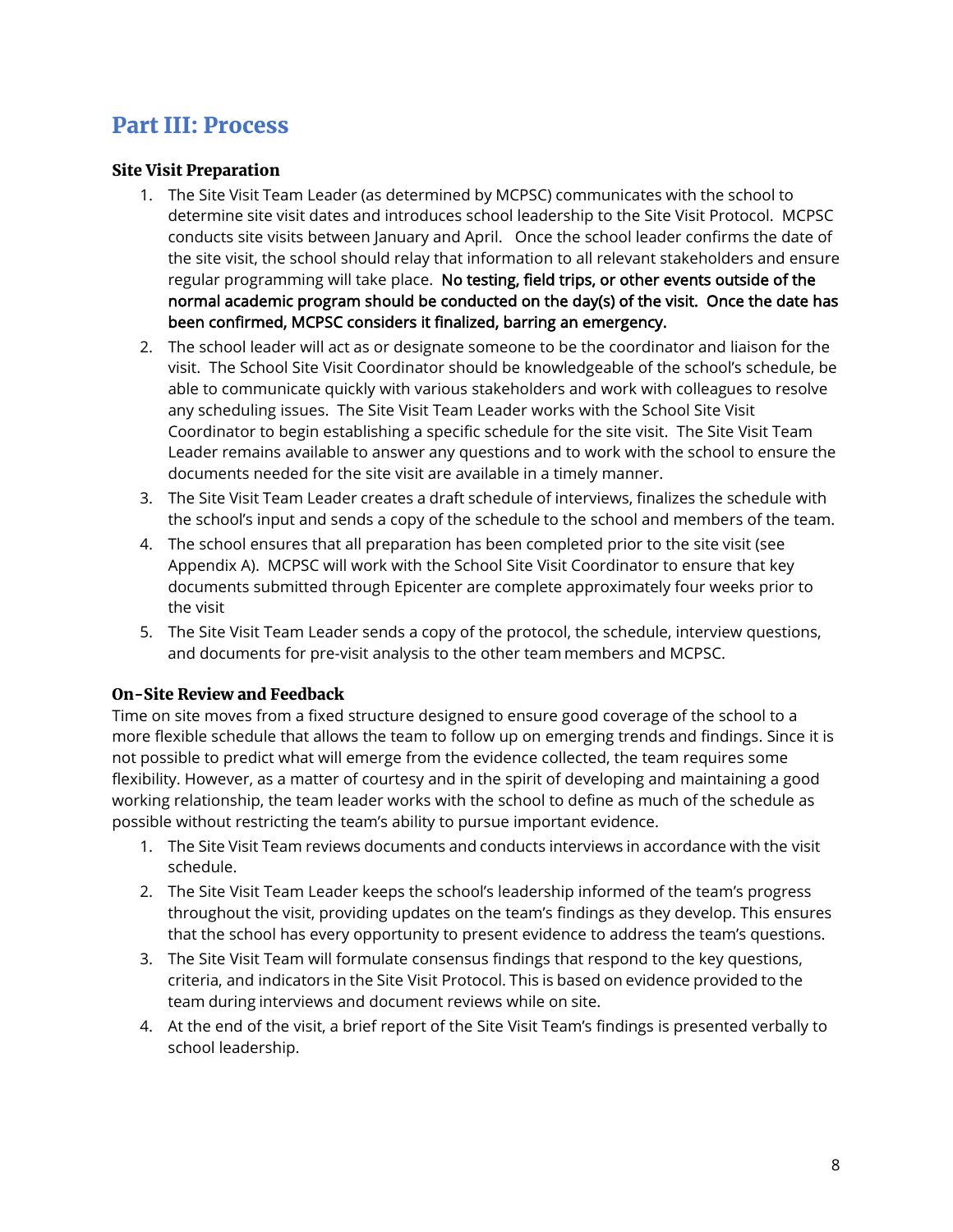#### Sample Daily Site Visit Schedule

Below is a sample site visit schedule. Schedules will vary from school to school, depending on the size of the school and the number of site visit team members. The team leader will work to construct a daily schedule for the site visit, based on schedule documents and guidance provided by school leadership. The site visit may be divided and take place over the course of two days.

| <b>Time</b>               | <b>Action Item</b>                              |
|---------------------------|-------------------------------------------------|
| $7:30 - 8:00$ a.m.        | Site visit time arrives; morning meeting        |
| $8:00 - 8:30$ a.m.        | Interview with school leadership                |
| $8:30 - 9:00$ a.m.        | Parent focus group                              |
| $9:00 - 9:30$ a.m.        | Teacher focus group                             |
| $9:30 - 10:00$ a.m.       | Administration focus group                      |
| 10:00 – 11:00 a.m.        | Director of Operations meeting/checklist review |
| 11:00 – 11:30 a.m.        | Student focus group                             |
| 11:30 a.m. $-$ 12:30 p.m. | Lunch on campus                                 |
| $12:30 - 1:00$ p.m.       | Special Education/ELL staff focus group         |
| $1:00 - 1:30$ p.m.        | Teacher focus group                             |
| $1:30 - 2:00$ p.m.        | Teacher focus group                             |
| $2:00 - 3:00$ p.m.        | Interview with school leadership                |
| $3:00 - 4:00$ p.m.        | External Stakeholders focus group               |
| $4:00 - 5:00$ p.m.        | Board of Directors focus group                  |
| $5:00 - 7:00 p.m.$        | Board of Directors regularly scheduled meeting  |

#### Focus Groups & Interviews

A number of focus groups and interviews must be scheduled for the day of the site visit. It is the school's responsibility to gather a representative group from each category through an open invitation and to inform each participant of the time and place of the meeting. MCPSC expects that each participant is present for the entirety of the meeting and is given complete freedom to speak regarding their knowledge of and experience at the school, with no limits or repercussions imposed. Interviews are with all members of a specific group. Interviews take place with the Governing Board, School Leadership/Administration. Focus group are samples of the employees, students, parents or community members. All members of the participant groups should be invited to participate. Focus group composition should not include more than 10 individuals. The School Site Visit Coordinator will assure that each focus group contains a representative sample of the participants. Individuals may attend only one focus group session. If the number of parents, stakeholders and/or teachers who volunteer to take part in the focus group greatly outnumber the available seats, the school should contact the Commission to request additional members be added to a specific group or additional focus group times be added to the schedule. Administrators, CMO, and board may not be present at any meeting other than their specific group.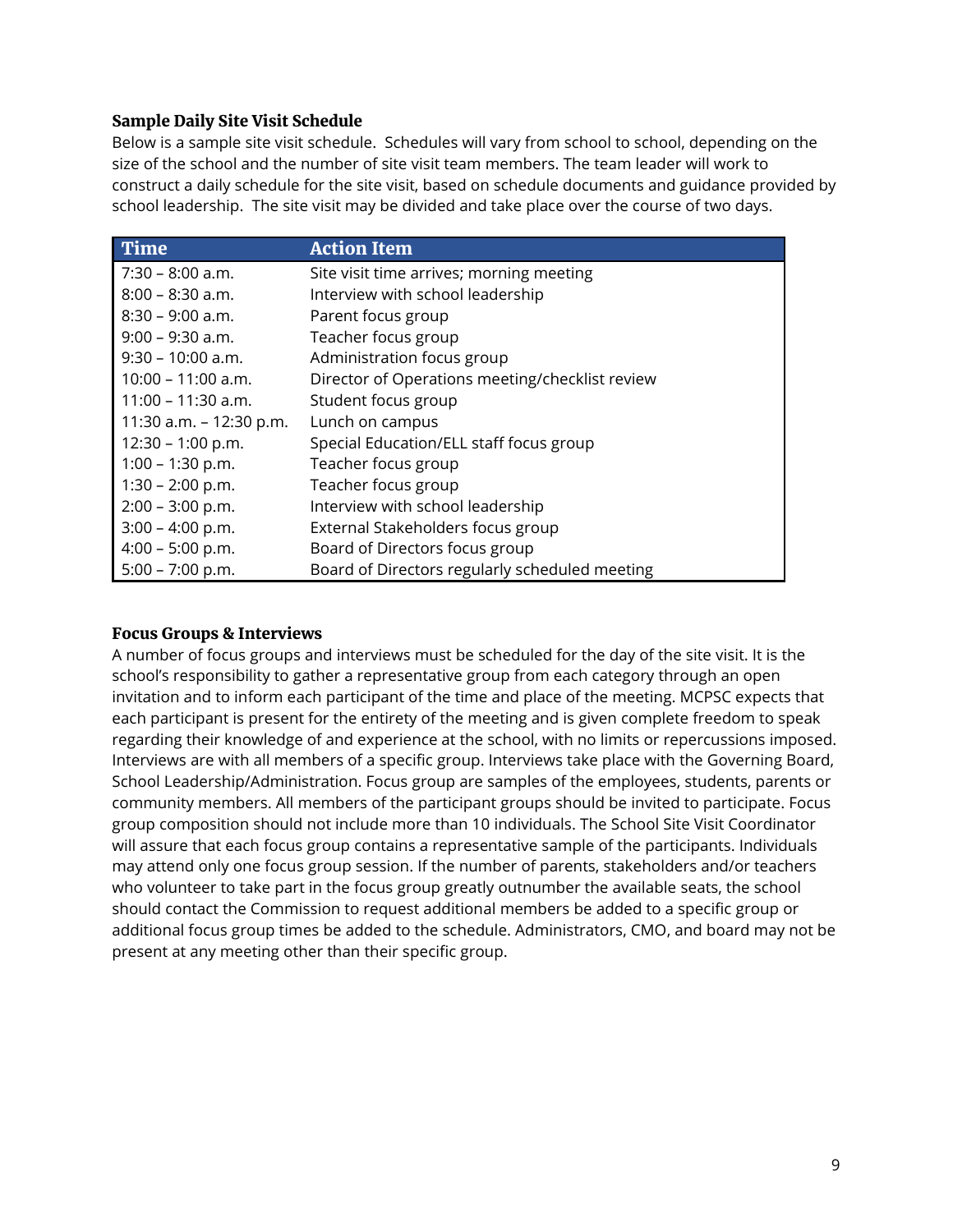| <b>Participants</b>                              | <b>Description</b>                                                                                                                                                                                                                                                                                                                                                                                                                              |
|--------------------------------------------------|-------------------------------------------------------------------------------------------------------------------------------------------------------------------------------------------------------------------------------------------------------------------------------------------------------------------------------------------------------------------------------------------------------------------------------------------------|
| Governing Board                                  | An interview with all members of the governing board.<br>Remember, a quorum of the board of trustees or any subcommittee of the<br>board falls within the scope of the Missouri Sunshine Law (Chapter 610 of<br>the Missouri State Statutes.) The school leader may not attend this meeting.                                                                                                                                                    |
| School<br>Leadership/Administration              | Administrators who are directly and primarily responsible for the academic<br>program and the operation of the school should attend this meeting. The<br>time reserved for wrap-up may be used to meet with these administrators to<br>clarify issues, concerns, or questions. Schools operated by a CMO may be<br>asked to include a representative as either part of the site visit or make them<br>available for a phone call with the team. |
| <b>Special Education/ELL</b><br>Administrator(s) | The school's special education and ELL program administrators will be<br>interviewed. The time reserved for wrap-up may be used for supplemental<br>meetings with these administrators as needed to clarify issues, concerns, or<br>questions which arise during the course of the visit.                                                                                                                                                       |
| <b>Special Education/ELL Staff</b>               | Special education teachers, interventionists, paraprofessionals, and ESL<br>teachers will be interviewed. The focus group should contain a<br>representative sample of staff in terms of their experience, years at the<br>school, and/or grade level served. Do not include teachers who are directly<br>responsible for supervising/evaluating other teachers.                                                                                |
| <b>General Education Teachers</b>                | All general education teachers should be offered the opportunity to<br>participate. The focus group should contain a representative sample of<br>teachers in terms of their experience, years at the school, subject, and/or<br>grade level. Do not include teachers who are directly responsible for<br>supervising/evaluating other teachers.                                                                                                 |
| Students                                         | Student focus groups (4 <sup>th</sup> grade and above) should represent a variety of<br>ages, grade levels, and time spent at the school.                                                                                                                                                                                                                                                                                                       |
| Families                                         | This focus group should include parents or guardians whose children<br>represent a variety of grades, years spent at the school, and, if possible,<br>parents/guardians of students with diverse learning needs.                                                                                                                                                                                                                                |
| Student and Family Support<br>Services           | This focus group should include student support services staff including but<br>not limited to: family support and outreach staff, guidance and counseling<br>staff, dean of students, social worker, school psychologist, nurse, a crisis<br>management team member, discipline coordinator, and/or community<br>services liaison, if applicable. Please do not include supervisors and<br>supervisees in the focus group together.            |
| <b>External Stakeholders</b><br>(optional)       | This focus group should include external partners and community services<br>delivering services during the school day or in concern with out of school<br>time activities connected to the school's mission.                                                                                                                                                                                                                                    |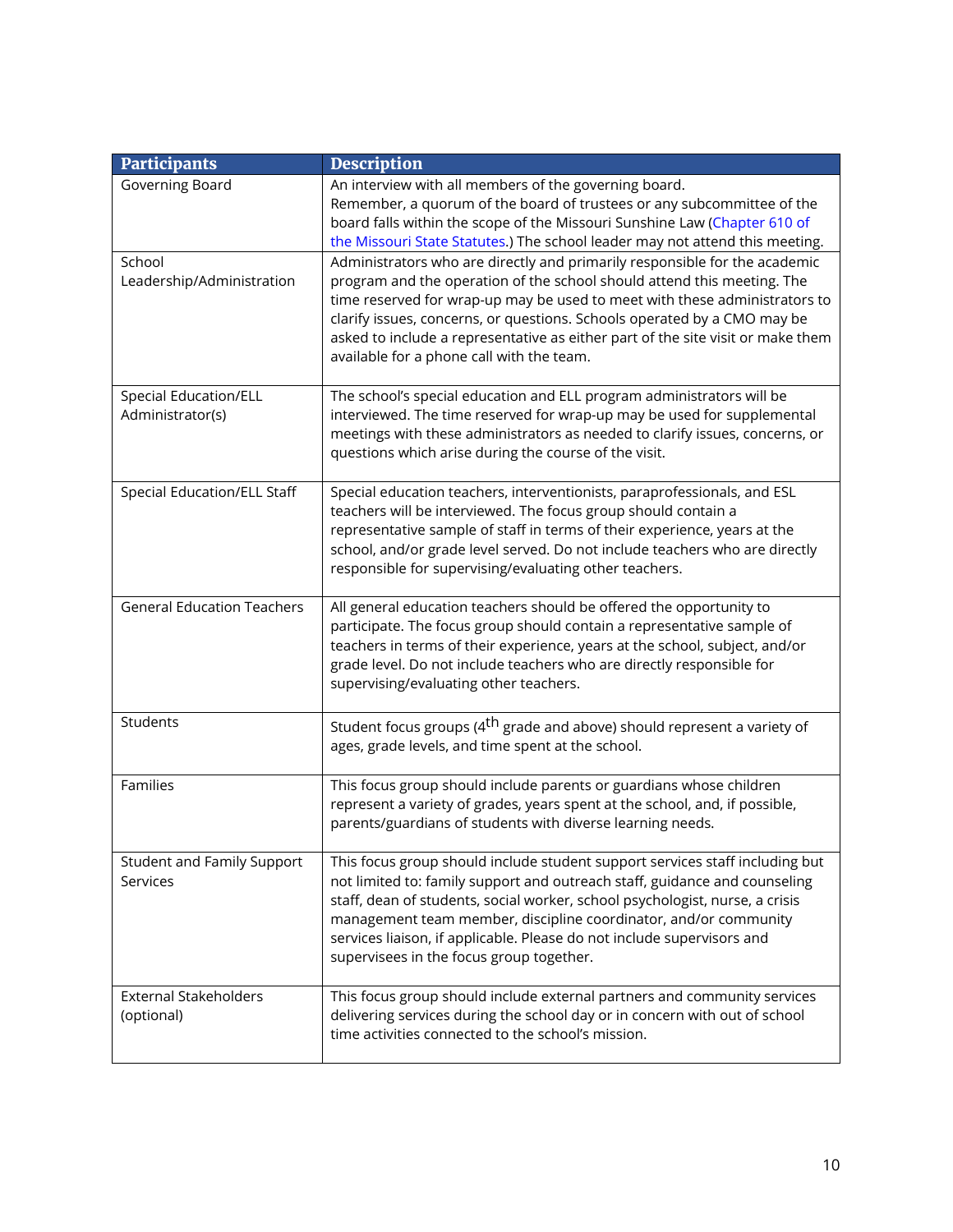#### Written Report

- 1. The Site Visit Team Leader or team member responsible for completing the written report gathers all notes and other key evidence that have been collected by the team during the site visit to use in drafting the report.
- 2. The writer develops a draft report that documents the evidence for the findings. This report provides a written record of the findings reported to school leadership orally at the end of the site visit.
- 3. Before it is sent to the school, all team members provide comments on the draft written report according to pre-established timelines.
- 4. The school reviews the draft for factual errors.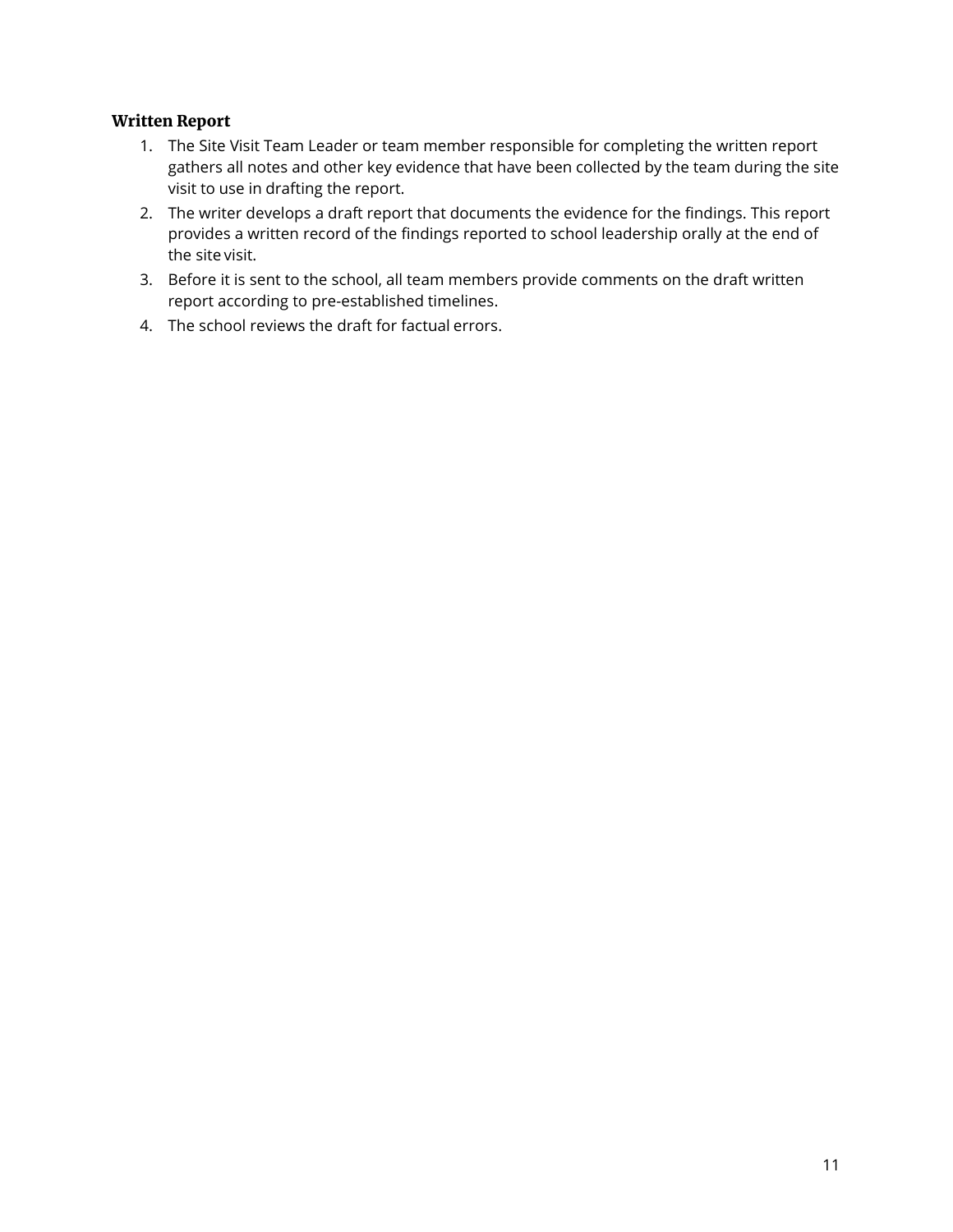## Part IV - Performance Criteria and Indicators

The following key questions guide the Site Visit Team's work in the school. All evidence is collected in response to these key questions.

#### Criteria 1: Faithfulness to Charter

- Is the school faithful to its mission? Does it implement key design elements outlined in its charter?
	- o Operations are in alignment with its mission as stated in its charter.
	- o All stakeholders share a common and consistent understanding of the school's mission and educational plan as outlined in the charter.
	- $\circ$  The school has fully implemented the educational plan in the approved charter.
- Does the school meet its performance contract goals?
- Does the school ensure program access and equity for all students eligible to attend the school?
	- o Student recruitment and retention plan includes and deploys deliberate, specific strategies to ensure the ongoing provision of equity before, during, and after enrollment.
	- $\circ$  If student populations are not comparable to district student populations, the school eliminates barriers to program access.
	- o Information regarding non-discriminatory enrollment practices and the availability of specialized services are readily available to parents, students, and the general public.
- Does the school provide public schools (district and charter) in the region with access to its best/promising practices and/or innovation?

#### Criteria 2: Students' Opportunities to Learn

- Does the school consistently meet academic growth, proficiency, and college and career readiness?
	- o Performance standards articulated in the performance contract and/or Missouri student performance standards.
	- o Assessment systems are:
		- In place and aligned to curriculum.
		- **Rigorous and scheduled.**
		- Regularly used to impact student achievement.
	- o Curriculum is:
		- **Aligned to Missouri Learning Standards.**
		- Reviewed and revised regularly to ensure quality and effectiveness.
		- Aligned vertically between grades and horizontally across classrooms at the same grade level.
- Does the school identify and support students with a full range of needs?
	- $\circ$  The school has formalized structures for identifying students needing additional support and systematically monitors student progress and program effectiveness.
	- o The school's intervention system allows students to move along a continuum of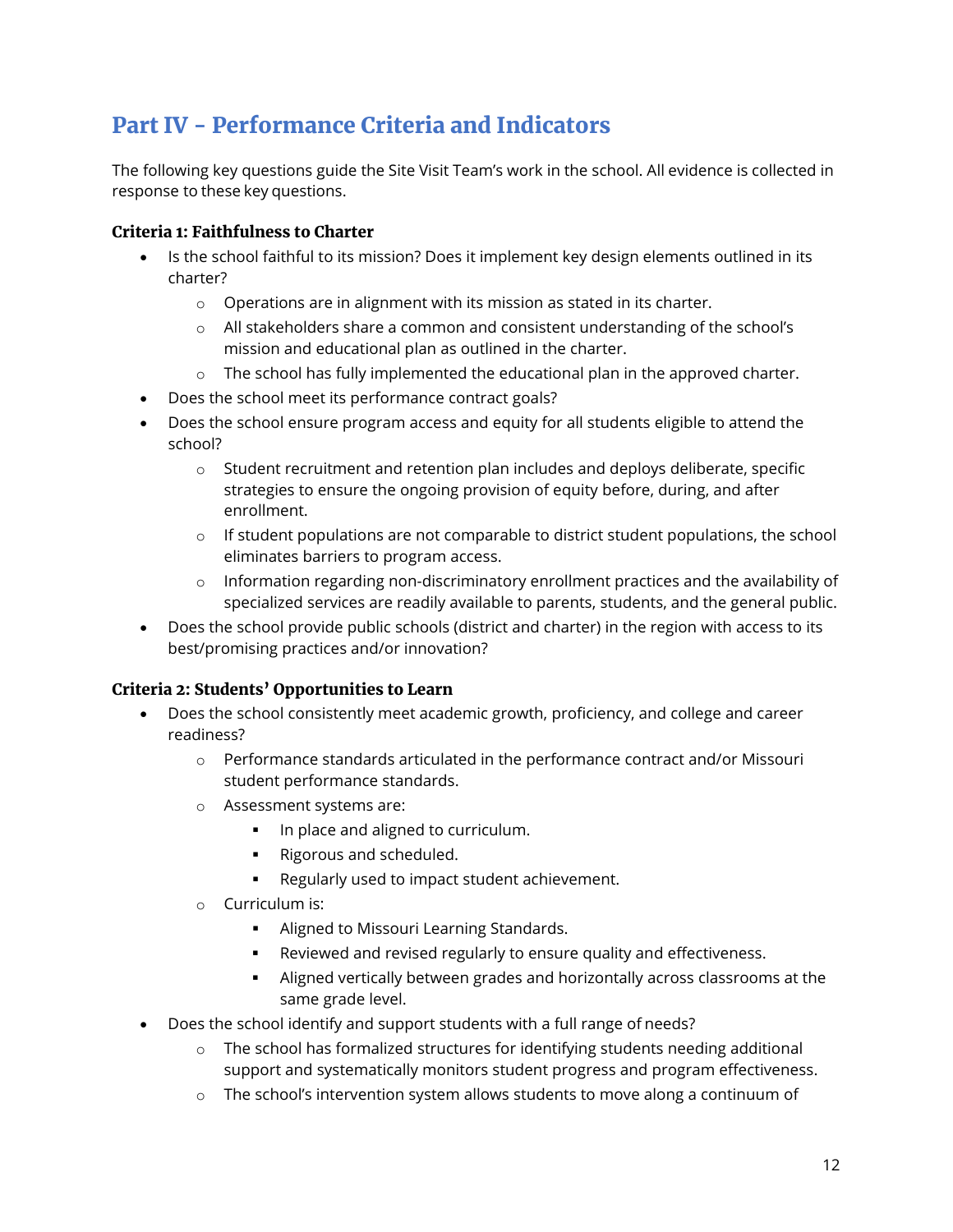services and change placements according to identified progress or needs.

- $\circ$  The school provides appropriate supports for students with special needs, particularly those students identified with disabilities and those with limited English proficiency.
- Does the school have a safe, supportive learning environment that reflects high expectations for all students?
	- o The school holds high expectations for academic learning.
	- $\circ$  The school provides a safe and orderly learning environment that supports fulfillment of the educational goals.
	- $\circ$  The school provides opportunities for students to form positive relationships with peers and adults in the school.
- Does the school provide a respectful learning environment that engages families?
	- $\circ$  The school includes parents/guardians in cultivating a culture of high expectations for students' learning and their consistent support of students' efforts.
	- $\circ$  The school provides opportunities for families to engage with the school.
	- $\circ$  Educators communicate with parents/guardians about instructional programs and students' academic progress.

#### Criteria 3: Instructional Leadership

- Does the school design professional development and collaborative systems to sustain a focus on instructional improvement?
	- o Professional development (PD) is designed to address school priorities, school improvement goals, and/or identified areas of need.
	- o Professional development is active, intensive, and sustained.
	- o Professional development is evaluated.
	- o Educators collaborate regularly to learn about effective instruction and students' academic performance.
	- $\circ$  Trained mentors provide beginning teachers with sustained, job-embedded instruction.
- Does the school's culture indicate high levels of collective responsibility, trust, and efficacy?
	- $\circ$  Educators' mindsets and beliefs shared commitments to students' learning.
	- $\circ$  The school reflects a safe, trustworthy and growth-oriented professional climate.
	- o School leaders create conditions that support educators' learning culture.
- Do school leaders guide and participate with instructional staff in the central processes of improving teaching and learning?
	- $\circ$  School leaders establish a vision aligned to students' long-term success and set clear goals to meet that vision.
	- $\circ$  School leaders ensure that the school has a coherent, comprehensive, and aligned curriculum.
	- o School leaders ensure that teachers deliver high-quality instruction.
	- o School leaders provide conditions that support school-wide data culture.
- Are there clearly defined and delineated roles including but not limited to staff and administration, administration and governance, parent and administration? Are these roles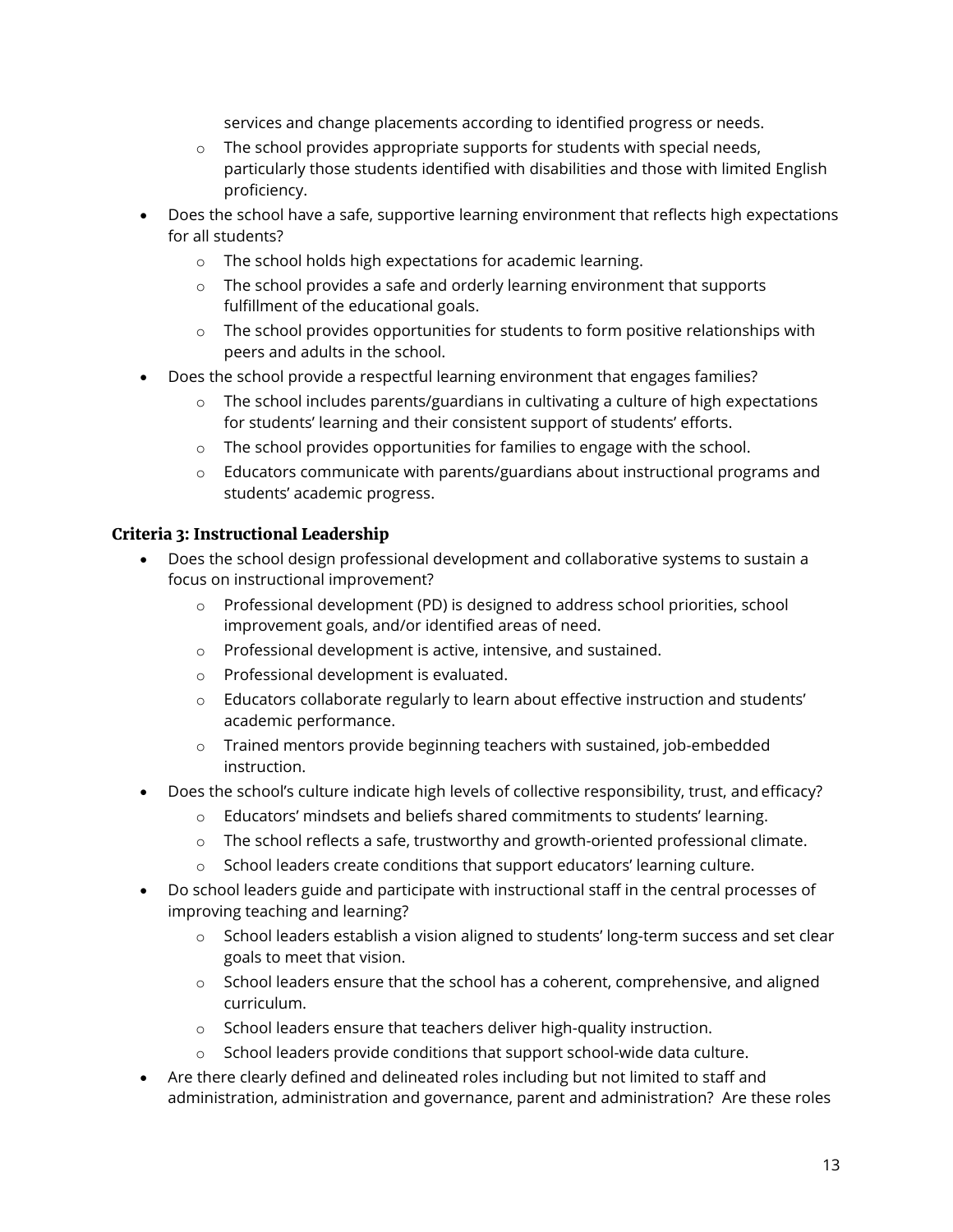understood by all stakeholders?

#### Criteria 4: Organizational Viability

- Does the school maintain a sound and sustainable financial condition and operate in a financially sound and publicly accountable manner?
	- o The school demonstrates near-term financial health.
	- o The school demonstrates financial stability.
	- o The school has sound financial management practices.
	- o The school has implemented systems and procedures to ensure sound financial management practices.
- Does the school have effective operational systems and structures in place?
	- $\circ$  The school's operations support the smooth running of its program, via strong systems for maintaining compliance.
	- $\circ$  The school has implemented plans and systems that ensure effective and efficient operations.
	- o If applicable, the Network provides valuable and effective operational support.
	- $\circ$  The school successfully supports student recruitment efforts and effectively builds community relationships that marshal support for its work.
	- o The facilities meet the needs of schools and are financially viable.
- Do members of the governing board act as public agents authorized by the Missouri State Board of Education and provide competent and appropriate governance to ensure the success and sustainability of the school?
	- o The Board provides strong oversight over the effectiveness of the academic program.
	- o The Board provides strong financial oversight.
	- o The Board ensures legal compliance and public disclosure.
	- $\circ$  The Board maintains effective governance practices (rather than management) to ensure organizational viability, including the systematic selection and oversight of the school leaders.
	- o The board engages in strategic and continuous improvement planning by setting and regularly monitoring progress relative to goals/priorities that are aligned with the school's mission, vision and core values, including but not limited to:
		- **Strategic planning**
		- **Process, procedures, and implementation of self-evaluation.**
		- Recruiting, selecting, and training members with needed skills and expertise.
		- **Process, procedures, and implementation of charter management** organization (CMO) evaluation, if applicable.
		- Succession planning for board and school leadership.
- Does the school compile a record of compliance with the terms of its charter and applicable state and federal laws and regulations?
	- o The school maintains a 3% fund balance.
	- o The school completes an annual audit.
	- $\circ$  The school supplies DESE with the Annual Secretary of the Board report (ASBR).